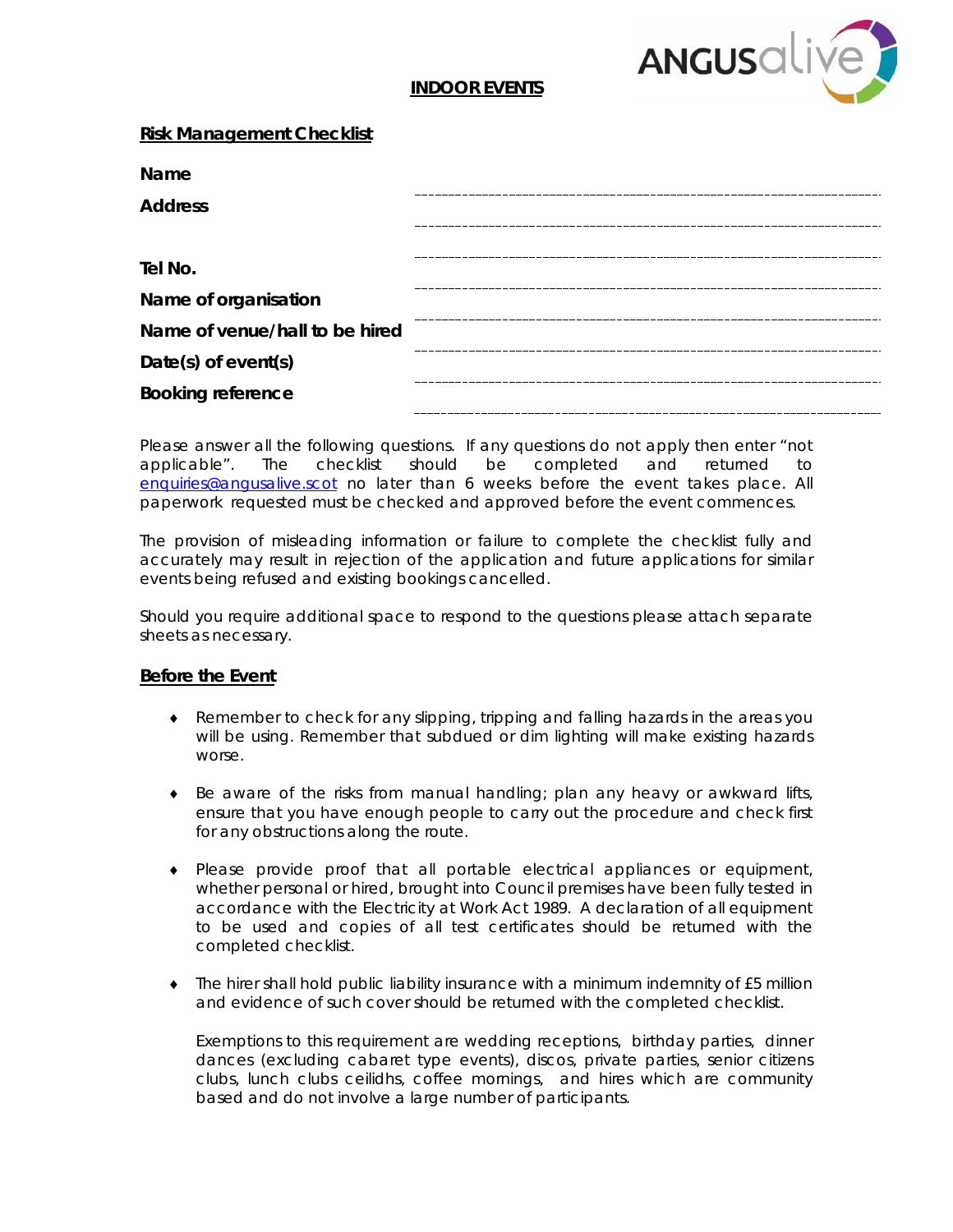

 $\triangleright$  Trailing cables should be avoided where possible and should not present a hazard to those working and performing in the area, dim or subdued lighting conditions can make the situation worse. Please state what you intend do to minimise the dangers.

 $\triangleright$  Trailing cables in the auditorium or seating areas should be prevented through good cable management and not present a tripping hazard to members of the public. Please state what you will do to minimise the dangers.

 $\triangleright$  Assembling, erecting and the use of electrical equipment [particularly sound and lighting equipment] should only be undertaken by suitably qualified or experienced persons familiar with using that type of equipment. Please state here the experience or qualifications of those involved.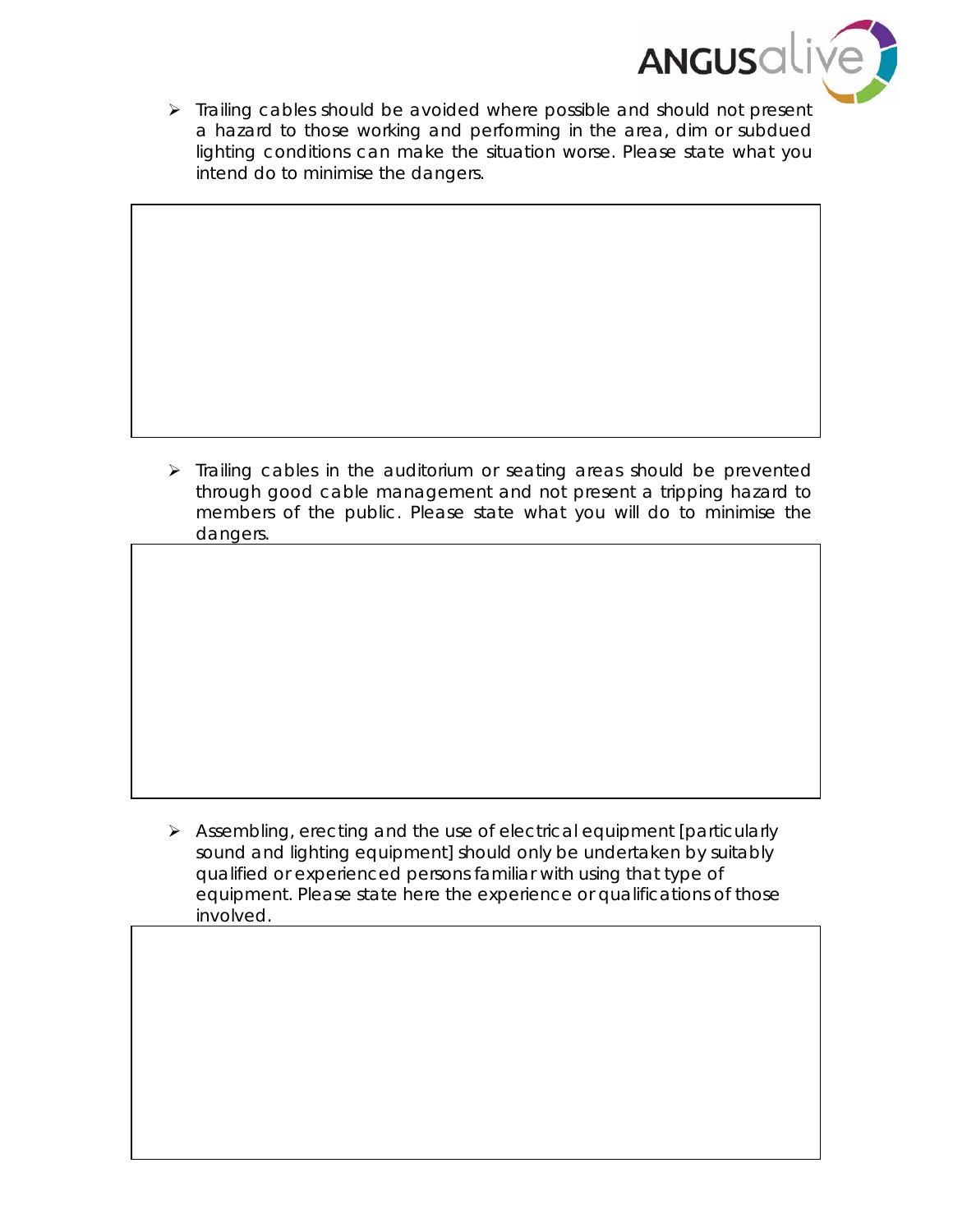

- When using electrical equipment for performances the HSE Guidance, 'Electrical Safety for Entertainers' INDG 247 should be followed and the standards advised in the guidance should be adhered to at all times.
- $\triangleright$  The erection of structures or scaffolding should only be undertaken by those competent and experienced in erecting that type of structure.
- > The hydraulic hoist for Montrose Town Hall FOH lighting bar can only be used by those having completed the operating training course [ who must be named above ].
- $\triangleright$  The safety harness for Forfar Reid Hall lighting gantry must be used when working in that area.
- $\triangleright$  Please list here all special effects and pyrotechnics you intend to use and note how you will manage their safe use. Indicate how these will be made secure and safe when not in use throughout the period of let. (please note that special effects used should not present additional hazards or compromise existing safety features or devices such as detectors and alarms).

 $\triangleright$  The erection and use of scenery and props should be carefully assessed from a health and safety perspective. Consideration should also be given to the use of fire retardant material and precautions for artists and stage crew performing and working on gantries or elevated staging. Please indicate below the measures you have taken to address these concerns.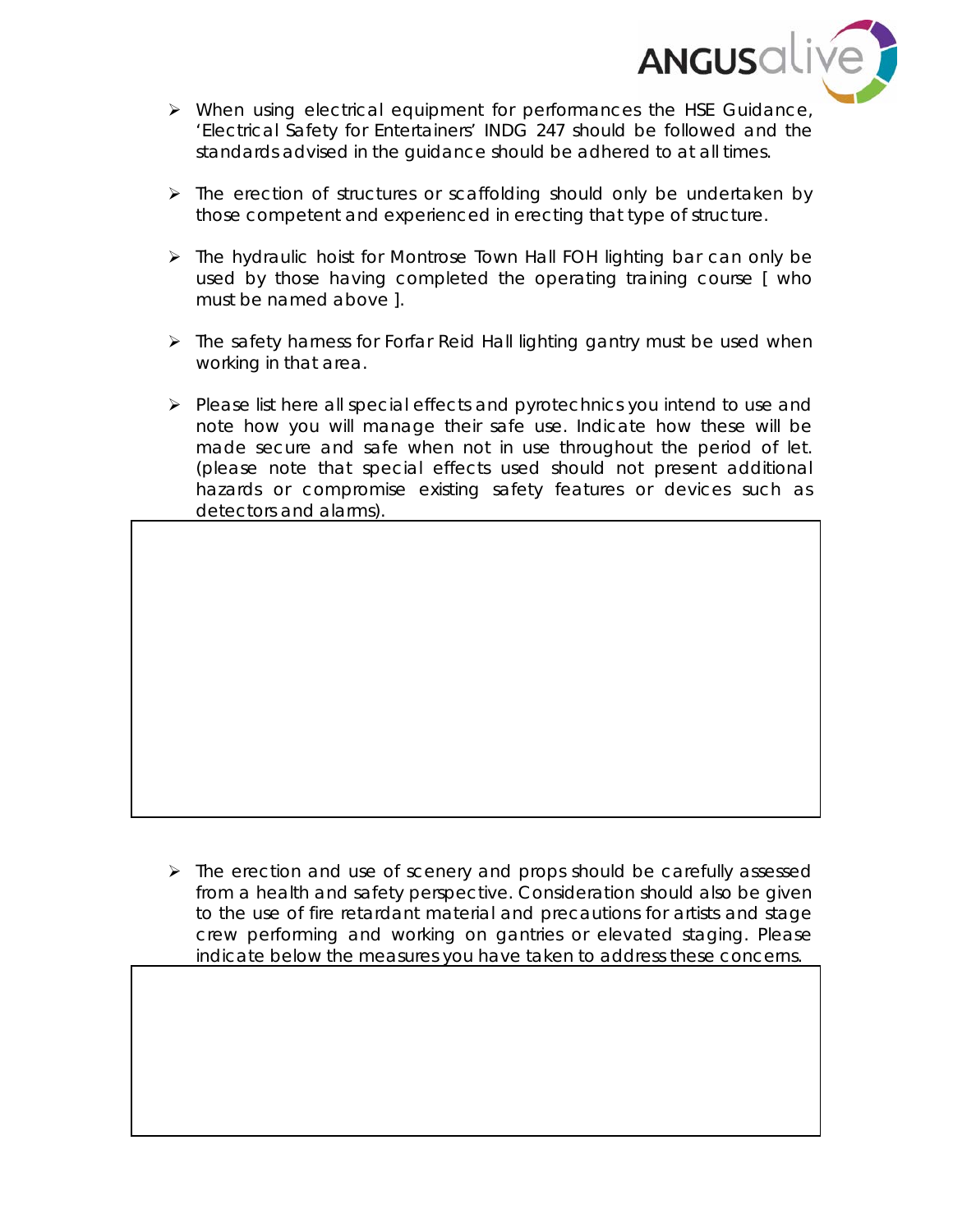

 $\triangleright$  Please indicate below the names and roles of all principal production staff e.g. Stage Manager, Lighting technician, Lighting operator, Sound technician, Front of House manager etc.

# **During the Event**

 $\triangleright$  State what first aid provision will be present.

**Describe the stewarding arrangements you will have in place in relation** to the anticipated numbers of spectators/audience and participants and how you will manage evacuation in the event of an emergency.

 $\triangleright$  Please describe here what security measures will be in place suitable for handling the volume of cash expected from entrance fees etc.

 Describe the measures and procedures to be followed to ensure that entrances and exits to the event and all fire exit routes are kept clear.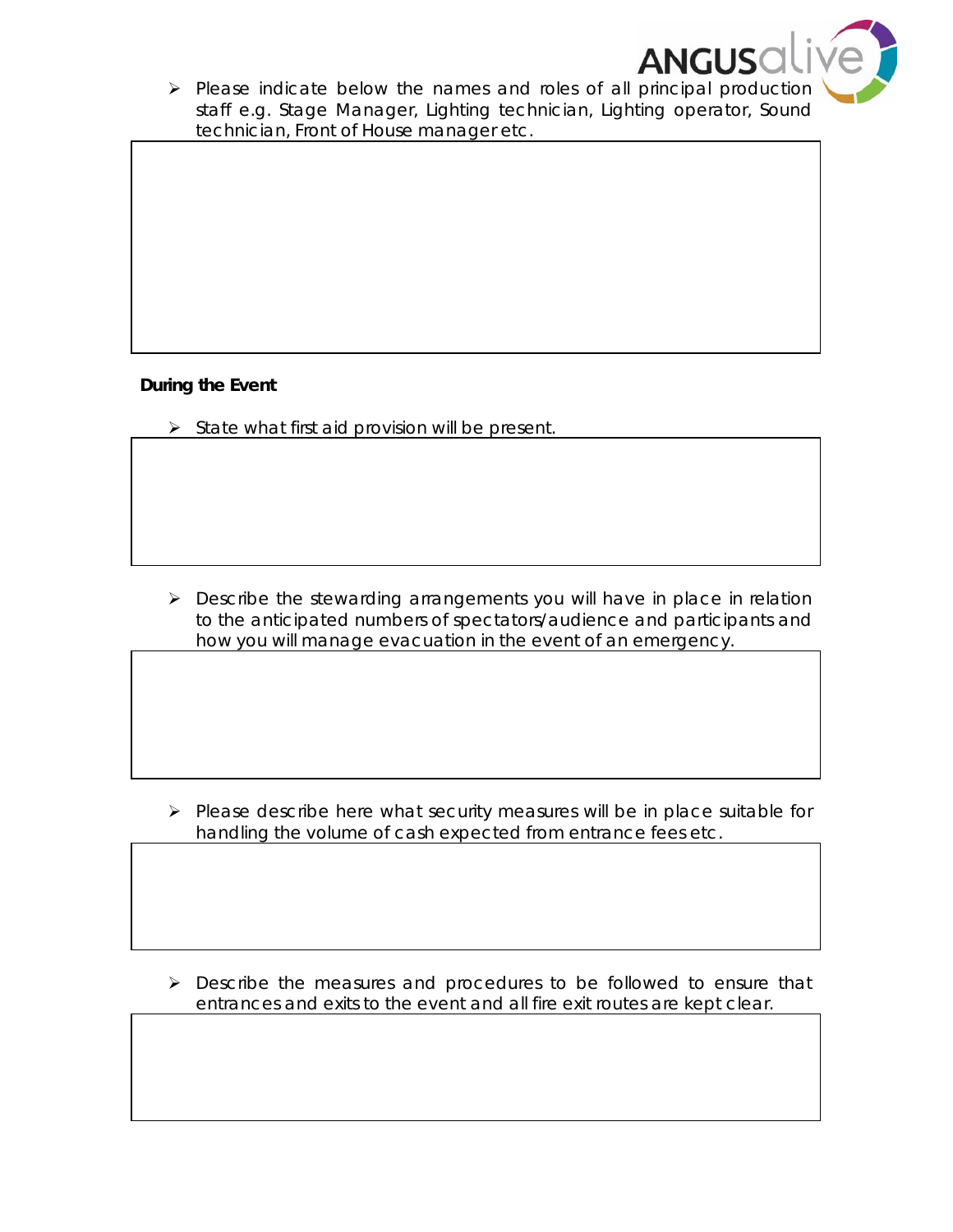

# **Emergencies**

So that you are sure you can deal with any emergencies that might arise, it is important to plan ahead.

- $\triangleright$  Please say what you intend to plan for the following situations:
	- Incident involving casualties and the emergency services in attendance

• Disorderly behaviour by spectators or those trying to gain entrance

- Lost children
- How do you intend to summon the emergency services in the event of an emergency
- Who is the person responsible for doing so in the event of an emergency
- $\triangleright$  If there are any other potential emergencies that may relate to the event you are organising, please describe them below and state the action you plan to take to prevent or to reduce the consequences of the event.